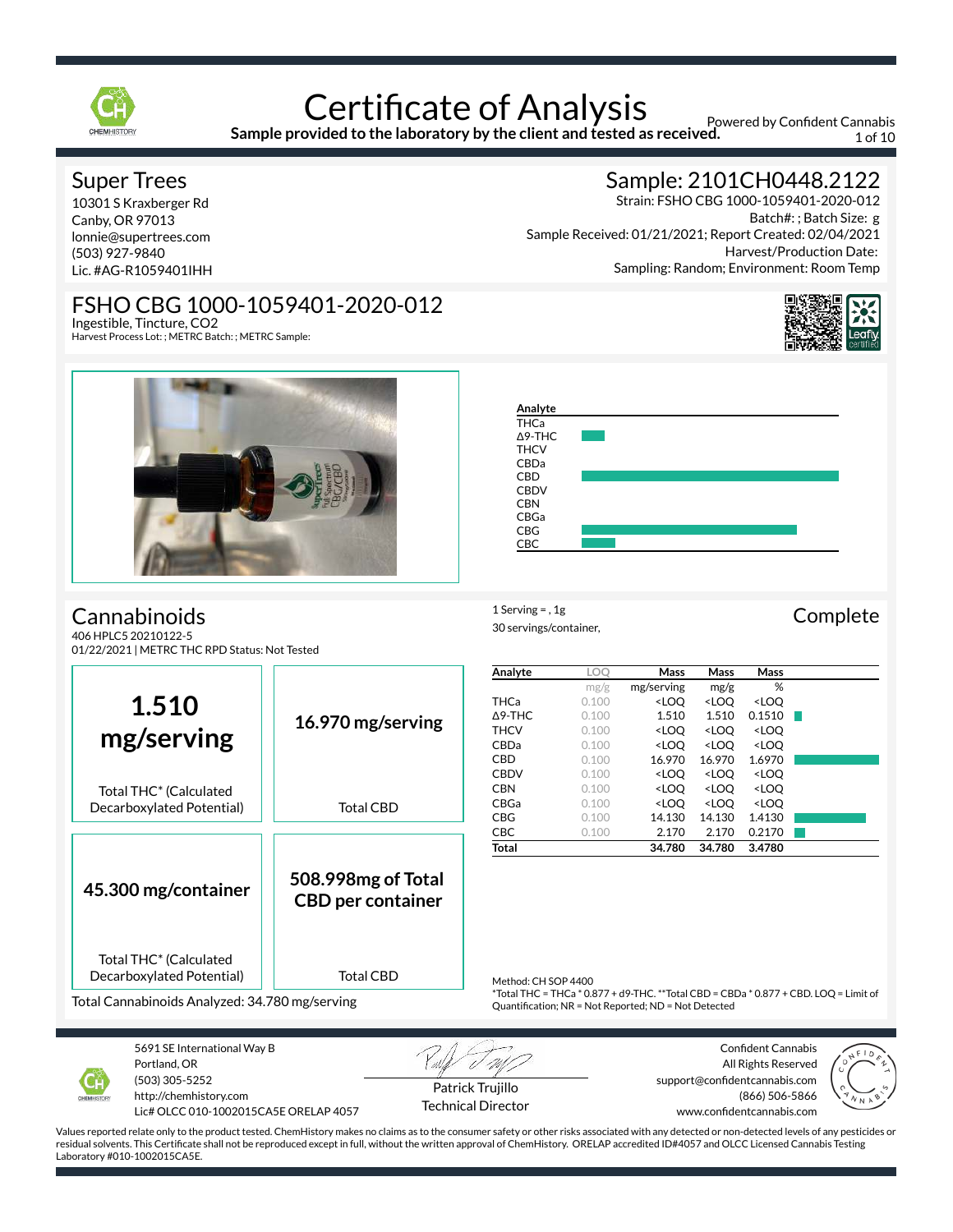

**Sample provided to the laboratory by the client and tested as received.**

Powered by Confident Cannabis 2 of 10

### Super Trees

10301 S Kraxberger Rd Canby, OR 97013 lonnie@supertrees.com (503) 927-9840 Lic. #AG-R1059401IHH

Ingestible, Tincture, CO2

## Sample: 2101CH0448.2122

Strain: FSHO CBG 1000-1059401-2020-012 Batch#: ; Batch Size: g Sample Received: 01/21/2021; Report Created: 02/04/2021 Harvest/Production Date: Sampling: Random; Environment: Room Temp

Pass

Harvest Process Lot: ; METRC Batch: ; METRC Sample:

FSHO CBG 1000-1059401-2020-012

Residual Solvents 145 GCMS3 20210122-1 01/22/2021 METRC RPD Status: Not Tested

| Analyte                | <b>LOO</b>     | Limit          | Mass                             | <b>Status</b> |
|------------------------|----------------|----------------|----------------------------------|---------------|
|                        | <b>PPM</b>     | <b>PPM</b>     | <b>PPM</b>                       |               |
| 1,4-Dioxane            | 59             | 380            | <loq< td=""><td>Pass</td></loq<> | Pass          |
| 2-Butanol              | 59             | 5000           | <loq< td=""><td>Pass</td></loq<> | Pass          |
| 2-Ethoxy-Ethanol       | 59             | 160            | <loq< td=""><td>Pass</td></loq<> | Pass          |
| Acetone                | 15             | 5000           | <loq< td=""><td>Pass</td></loq<> | Pass          |
| Acetonitrile           | 59             | 410            | <loq< td=""><td>Pass</td></loq<> | Pass          |
| <b>Benzene</b>         | $\overline{2}$ | $\overline{2}$ | <loq< td=""><td>Pass</td></loq<> | Pass          |
| <b>Butanes</b>         | 15             | 5000           | <loq< td=""><td>Pass</td></loq<> | Pass          |
| Cumene                 | 3              | 70             | <loq< td=""><td>Pass</td></loq<> | Pass          |
| Cyclohexane            | 3              | 3880           | <loq< td=""><td>Pass</td></loq<> | Pass          |
| Dichloromethane        | 15             | 600            | <loq< td=""><td>Pass</td></loq<> | Pass          |
| Ethyl-Acetate          | 15             | 5000           | <loq< td=""><td>Pass</td></loq<> | Pass          |
| Ethyl-Ether            | 15             | 5000           | <loq< td=""><td>Pass</td></loq<> | Pass          |
| <b>Ethylene Glycol</b> | 59             | 620            | <loq< td=""><td>Pass</td></loq<> | Pass          |
| Ethylene Oxide         | 15             | 50             | <loq< td=""><td>Pass</td></loq<> | Pass          |
| Heptane                | 59             | 5000           | <loq< td=""><td>Pass</td></loq<> | Pass          |
| Hexanes                | 15             | 290            | <loq< td=""><td>Pass</td></loq<> | Pass          |
| Isopropanol            | 59             | 5000           | <loq< td=""><td>Pass</td></loq<> | Pass          |
| Isopropyl-Acetate      | 59             | 5000           | <loq< td=""><td>Pass</td></loq<> | Pass          |
| Methanol               | 59             | 3000           | <loq< td=""><td>Pass</td></loq<> | Pass          |
| Pentanes               | 15             | 5000           | <loq< td=""><td>Pass</td></loq<> | Pass          |
| Propane                | 59             | 5000           | <loq< td=""><td>Pass</td></loq<> | Pass          |
| Tetrahydrofuran        | 15             | 720            | <loq< td=""><td>Pass</td></loq<> | Pass          |
| Toluene                | 15             | 890            | <loq< td=""><td>Pass</td></loq<> | Pass          |
| Xylenes                | 29             | 2170           | <loq< td=""><td>Pass</td></loq<> | Pass          |

LOQ = Limit of Quantification; PPM = Parts Per Million; NR = Not Reported; ND = Not Detected. Method: EPA 8260C, Agilent 6890A GCMS with 7679A Headspace Autosampler; ORELAP ID 4057



5691 SE International Way B Portland, OR (503) 305-5252 http://chemhistory.com

Lic# OLCC 010-1002015CA5E ORELAP 4057

Patrick Trujillo

Confident Cannabis All Rights Reserved support@confidentcannabis.com (866) 506-5866 www.confidentcannabis.com



Values reported relate only to the product tested. ChemHistory makes no claims as to the consumer safety or other risks associated with any detected or non-detected levels of any pesticides or residual solvents. This Certificate shall not be reproduced except in full, without the written approval of ChemHistory. ORELAP accredited ID#4057 and OLCC Licensed Cannabis Testing Laboratory #010-1002015CA5E.

Technical Director

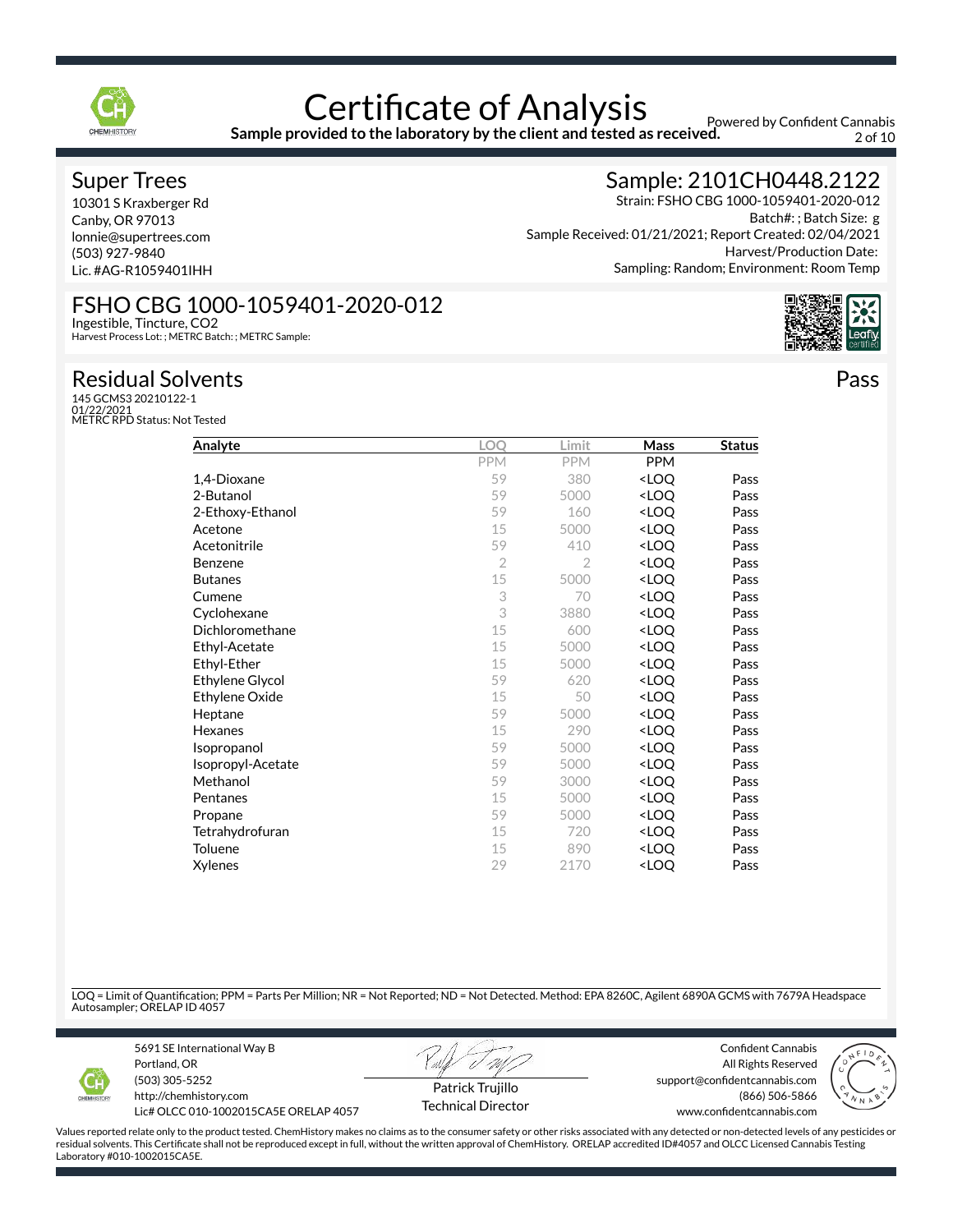

**Sample provided to the laboratory by the client and tested as received.**

Powered by Confident Cannabis 3 of 10

### Super Trees

10301 S Kraxberger Rd Canby, OR 97013 lonnie@supertrees.com (503) 927-9840 Lic. #AG-R1059401IHH

## Sample: 2101CH0448.2122

Strain: FSHO CBG 1000-1059401-2020-012 Batch#: ; Batch Size: g Sample Received: 01/21/2021; Report Created: 02/04/2021 Harvest/Production Date: Sampling: Random; Environment: Room Temp

Pass

#### FSHO CBG 1000-1059401-2020-012 Ingestible, Tincture, CO2

Harvest Process Lot: ; METRC Batch: ; METRC Sample:

### Pesticides

1123 LCQQQ3 20210125-1

| Analyte             | LOO | Limit | Mass                                                                                                                                 | <b>Status</b> | Analyte                   | LOO | Limit | Mass                             | <b>Status</b> |
|---------------------|-----|-------|--------------------------------------------------------------------------------------------------------------------------------------|---------------|---------------------------|-----|-------|----------------------------------|---------------|
|                     | PPB | PPB   | PPB                                                                                                                                  |               |                           | PPB | PPB   | PPB                              |               |
| Abamectin           | 400 | 500   | <loq< td=""><td>Pass</td><th>Imazalil</th><td>100</td><td>200</td><td><loq< td=""><td>Pass</td></loq<></td></loq<>                   | Pass          | Imazalil                  | 100 | 200   | <loq< td=""><td>Pass</td></loq<> | Pass          |
| Acephate            | 100 | 400   | <loq< td=""><td>Pass</td><th>Imidacloprid</th><td>100</td><td>400</td><td><loq< td=""><td>Pass</td></loq<></td></loq<>               | Pass          | Imidacloprid              | 100 | 400   | <loq< td=""><td>Pass</td></loq<> | Pass          |
| Acequinocyl         | 750 | 2000  | <loq< td=""><td>Pass</td><th>Kresoxim Methyl</th><td>100</td><td>400</td><td><loo< td=""><td>Pass</td></loo<></td></loq<>            | Pass          | Kresoxim Methyl           | 100 | 400   | <loo< td=""><td>Pass</td></loo<> | Pass          |
| Acetamiprid         | 100 | 200   | <loo< td=""><td>Pass</td><th>Malathion</th><td>100</td><td>200</td><td><loq< td=""><td>Pass</td></loq<></td></loo<>                  | Pass          | Malathion                 | 100 | 200   | <loq< td=""><td>Pass</td></loq<> | Pass          |
| Aldicarb            | 300 | 400   | <loq< td=""><td>Pass</td><th>Metalaxyl</th><td>100</td><td>200</td><td><loq< td=""><td>Pass</td></loq<></td></loq<>                  | Pass          | Metalaxyl                 | 100 | 200   | <loq< td=""><td>Pass</td></loq<> | Pass          |
| Azoxystrobin        | 100 | 200   | <loq< td=""><td>Pass</td><th>Methiocarb</th><td>100</td><td>200</td><td><loq< td=""><td>Pass</td></loq<></td></loq<>                 | Pass          | Methiocarb                | 100 | 200   | <loq< td=""><td>Pass</td></loq<> | Pass          |
| <b>Bifenazate</b>   | 100 | 200   | <loq< td=""><td>Pass</td><th>Methomyl</th><td>100</td><td>400</td><td><loq< td=""><td>Pass</td></loq<></td></loq<>                   | Pass          | Methomyl                  | 100 | 400   | <loq< td=""><td>Pass</td></loq<> | Pass          |
| <b>Bifenthrin</b>   | 100 | 200   | <loq< td=""><td>Pass</td><th>Methyl Parathion</th><td>100</td><td>200</td><td><loq< td=""><td>Pass</td></loq<></td></loq<>           | Pass          | Methyl Parathion          | 100 | 200   | <loq< td=""><td>Pass</td></loq<> | Pass          |
| <b>Boscalid</b>     | 200 | 400   | <loo< td=""><td>Pass</td><th><b>MGK-264</b></th><td>100</td><td>200</td><td><loo< td=""><td>Pass</td></loo<></td></loo<>             | Pass          | <b>MGK-264</b>            | 100 | 200   | <loo< td=""><td>Pass</td></loo<> | Pass          |
| Carbaryl            | 100 | 200   | <loo< td=""><td>Pass</td><th>Myclobutanil</th><td>100</td><td>200</td><td><loq< td=""><td>Pass</td></loq<></td></loo<>               | Pass          | Myclobutanil              | 100 | 200   | <loq< td=""><td>Pass</td></loq<> | Pass          |
| Carbofuran          | 100 | 200   | <loq< td=""><td>Pass</td><th>Naled</th><td>100</td><td>500</td><td><loq< td=""><td>Pass</td></loq<></td></loq<>                      | Pass          | Naled                     | 100 | 500   | <loq< td=""><td>Pass</td></loq<> | Pass          |
| Chlorantraniliprole | 100 | 200   | <loq< td=""><td>Pass</td><th>Oxamyl</th><td>100</td><td>1000</td><td><loq< td=""><td>Pass</td></loq<></td></loq<>                    | Pass          | Oxamyl                    | 100 | 1000  | <loq< td=""><td>Pass</td></loq<> | Pass          |
| Chlorfenapyr        | 400 | 1000  | <loo< td=""><td>Pass</td><th>Paclobutrazol</th><td>100</td><td>400</td><td><loq< td=""><td>Pass</td></loq<></td></loo<>              | Pass          | Paclobutrazol             | 100 | 400   | <loq< td=""><td>Pass</td></loq<> | Pass          |
| Chlorpyrifos        | 150 | 200   | <loq< td=""><td>Pass</td><th>Permethrins</th><td>150</td><td>200</td><td><loq< td=""><td>Pass</td></loq<></td></loq<>                | Pass          | Permethrins               | 150 | 200   | <loq< td=""><td>Pass</td></loq<> | Pass          |
| Clofentezine        | 100 | 200   | <loo< td=""><td>Pass</td><th>Phosmet</th><td>100</td><td>200</td><td><loq< td=""><td>Pass</td></loq<></td></loo<>                    | Pass          | Phosmet                   | 100 | 200   | <loq< td=""><td>Pass</td></loq<> | Pass          |
| Cyfluthrin          | 400 | 1000  | <loq< td=""><td>Pass</td><th><b>Piperonyl Butoxide</b></th><td>100</td><td>2000</td><td><loq< td=""><td>Pass</td></loq<></td></loq<> | Pass          | <b>Piperonyl Butoxide</b> | 100 | 2000  | <loq< td=""><td>Pass</td></loq<> | Pass          |
| Cypermethrin        | 400 | 1000  | <loq< td=""><td>Pass</td><th>Prallethrin</th><td>150</td><td>200</td><td><loq< td=""><td>Pass</td></loq<></td></loq<>                | Pass          | Prallethrin               | 150 | 200   | <loq< td=""><td>Pass</td></loq<> | Pass          |
| Daminozide          | 400 | 1000  | <loq< td=""><td>Pass</td><th>Propiconazole</th><td>200</td><td>400</td><td><loq< td=""><td>Pass</td></loq<></td></loq<>              | Pass          | Propiconazole             | 200 | 400   | <loq< td=""><td>Pass</td></loq<> | Pass          |
| Diazinon            | 100 | 200   | <loo< td=""><td>Pass</td><th>Propoxur</th><td>100</td><td>200</td><td><loq< td=""><td>Pass</td></loq<></td></loo<>                   | Pass          | Propoxur                  | 100 | 200   | <loq< td=""><td>Pass</td></loq<> | Pass          |
| <b>Dichlorvos</b>   | 150 | 1000  | <loq< td=""><td>Pass</td><th>Pyrethrins</th><td>400</td><td>1000</td><td><loq< td=""><td>Pass</td></loq<></td></loq<>                | Pass          | Pyrethrins                | 400 | 1000  | <loq< td=""><td>Pass</td></loq<> | Pass          |
| Dimethoate          | 100 | 200   | <loq< td=""><td>Pass</td><th>Pyridaben</th><td>100</td><td>200</td><td><loq< td=""><td>Pass</td></loq<></td></loq<>                  | Pass          | Pyridaben                 | 100 | 200   | <loq< td=""><td>Pass</td></loq<> | Pass          |
| Ethoprophos         | 100 | 200   | <loq< td=""><td>Pass</td><th>Spinosad</th><td>100</td><td>200</td><td><loq< td=""><td>Pass</td></loq<></td></loq<>                   | Pass          | Spinosad                  | 100 | 200   | <loq< td=""><td>Pass</td></loq<> | Pass          |
| Etofenprox          | 200 | 400   | <loq< td=""><td>Pass</td><th>Spiromesifen</th><td>100</td><td>200</td><td><loq< td=""><td>Pass</td></loq<></td></loq<>               | Pass          | Spiromesifen              | 100 | 200   | <loq< td=""><td>Pass</td></loq<> | Pass          |
| Etoxazole           | 100 | 200   | <loq< td=""><td>Pass</td><th>Spirotetramat</th><td>100</td><td>200</td><td><loq< td=""><td>Pass</td></loq<></td></loq<>              | Pass          | Spirotetramat             | 100 | 200   | <loq< td=""><td>Pass</td></loq<> | Pass          |
| Fenoxycarb          | 100 | 200   | <loq< td=""><td>Pass</td><th>Spiroxamine</th><td>150</td><td>400</td><td><loq< td=""><td>Pass</td></loq<></td></loq<>                | Pass          | Spiroxamine               | 150 | 400   | <loq< td=""><td>Pass</td></loq<> | Pass          |
| Fenpyroximate       | 200 | 400   | <loo< td=""><td>Pass</td><th>Tebuconazole</th><td>100</td><td>400</td><td><loo< td=""><td>Pass</td></loo<></td></loo<>               | Pass          | Tebuconazole              | 100 | 400   | <loo< td=""><td>Pass</td></loo<> | Pass          |
| Fipronil            | 100 | 400   | <loq< td=""><td>Pass</td><th>Thiacloprid</th><td>100</td><td>200</td><td><loq< td=""><td>Pass</td></loq<></td></loq<>                | Pass          | Thiacloprid               | 100 | 200   | <loq< td=""><td>Pass</td></loq<> | Pass          |
| Flonicamid          | 200 | 1000  | <loo< td=""><td>Pass</td><th>Thiamethoxam</th><td>150</td><td>200</td><td><loq< td=""><td>Pass</td></loq<></td></loo<>               | Pass          | Thiamethoxam              | 150 | 200   | <loq< td=""><td>Pass</td></loq<> | Pass          |
| Fludioxonil         | 200 | 400   | <loq< td=""><td>Pass</td><th>Trifloxystrobin</th><td>100</td><td>200</td><td><loq< td=""><td>Pass</td></loq<></td></loq<>            | Pass          | Trifloxystrobin           | 100 | 200   | <loq< td=""><td>Pass</td></loq<> | Pass          |
| Hexythiazox         | 200 | 1000  | <loq< td=""><td>Pass</td><th></th><td></td><td></td><td></td><td></td></loq<>                                                        | Pass          |                           |     |       |                                  |               |

Method: Modified AOAC 2007.01, Triple Quad analysis; LOQ = Limit of Quantification; PPB = Parts Per Billion; ND = Not Detected; NR = Not Reported; ORELAP ID 4057



5691 SE International Way B Portland, OR (503) 305-5252 http://chemhistory.com

Lic# OLCC 010-1002015CA5E ORELAP 4057

Patrick Trujillo Technical Director

Confident Cannabis All Rights Reserved support@confidentcannabis.com (866) 506-5866 www.confidentcannabis.com

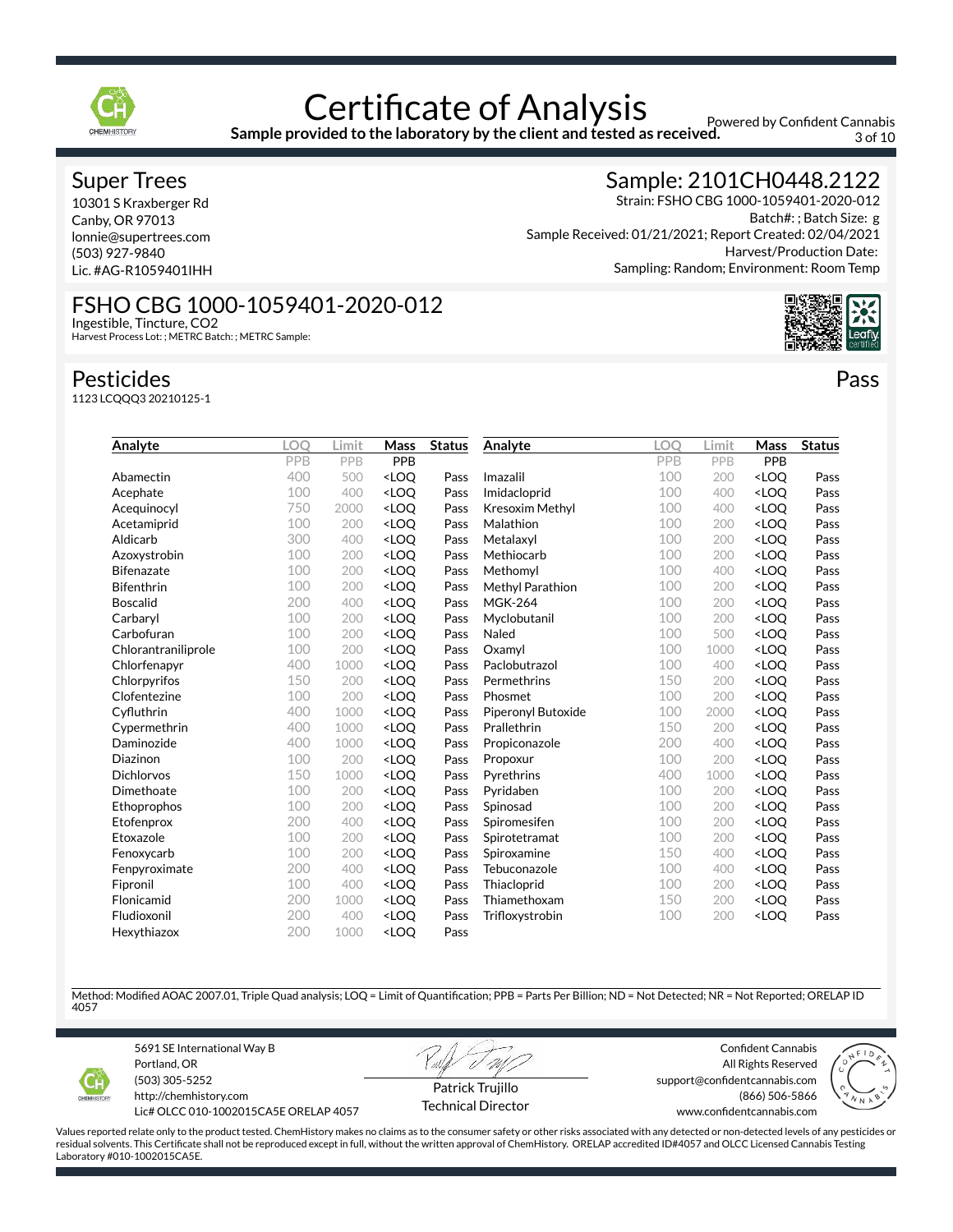

**Sample provided to the laboratory by the client and tested as received.**

Powered by Confident Cannabis 4 of 10

### Super Trees

10301 S Kraxberger Rd Canby, OR 97013 lonnie@supertrees.com (503) 927-9840 Lic. #AG-R1059401IHH

## Sample: 2101CH0448.2122

Strain: FSHO CBG 1000-1059401-2020-012 Batch#: ; Batch Size: g Sample Received: 01/21/2021; Report Created: 02/04/2021 Harvest/Production Date: Sampling: Random; Environment: Room Temp

Pass

FSHO CBG 1000-1059401-2020-012 Ingestible, Tincture, CO2

Harvest Process Lot: ; METRC Batch: ; METRC Sample:

# Heavy Metals

01/22/2021 12:00

| Analyte | Mass                                                          | LOC        | .imit      | <b>Status</b> |
|---------|---------------------------------------------------------------|------------|------------|---------------|
|         | <b>PPB</b>                                                    | <b>PPB</b> | <b>PPB</b> |               |
| Arsenic | <loo< td=""><td>10.00</td><td>200.00</td><td>Pass</td></loo<> | 10.00      | 200.00     | Pass          |
| Cadmium | <loo< td=""><td>10.00</td><td>200.00</td><td>Pass</td></loo<> | 10.00      | 200.00     | Pass          |
| Lead    | <loo< td=""><td>50.00</td><td>500.00</td><td>Pass</td></loo<> | 50.00      | 500.00     | Pass          |
| Mercury | <loo< td=""><td>10.00</td><td>100.00</td><td>Pass</td></loo<> | 10.00      | 100.00     | Pass          |
|         |                                                               |            |            |               |



5691 SE International Way B Portland, OR (503) 305-5252

http://chemhistory.com Lic# OLCC 010-1002015CA5E ORELAP 4057

Patrick Trujillo Technical Director

Confident Cannabis All Rights Reserved support@confidentcannabis.com (866) 506-5866 www.confidentcannabis.com

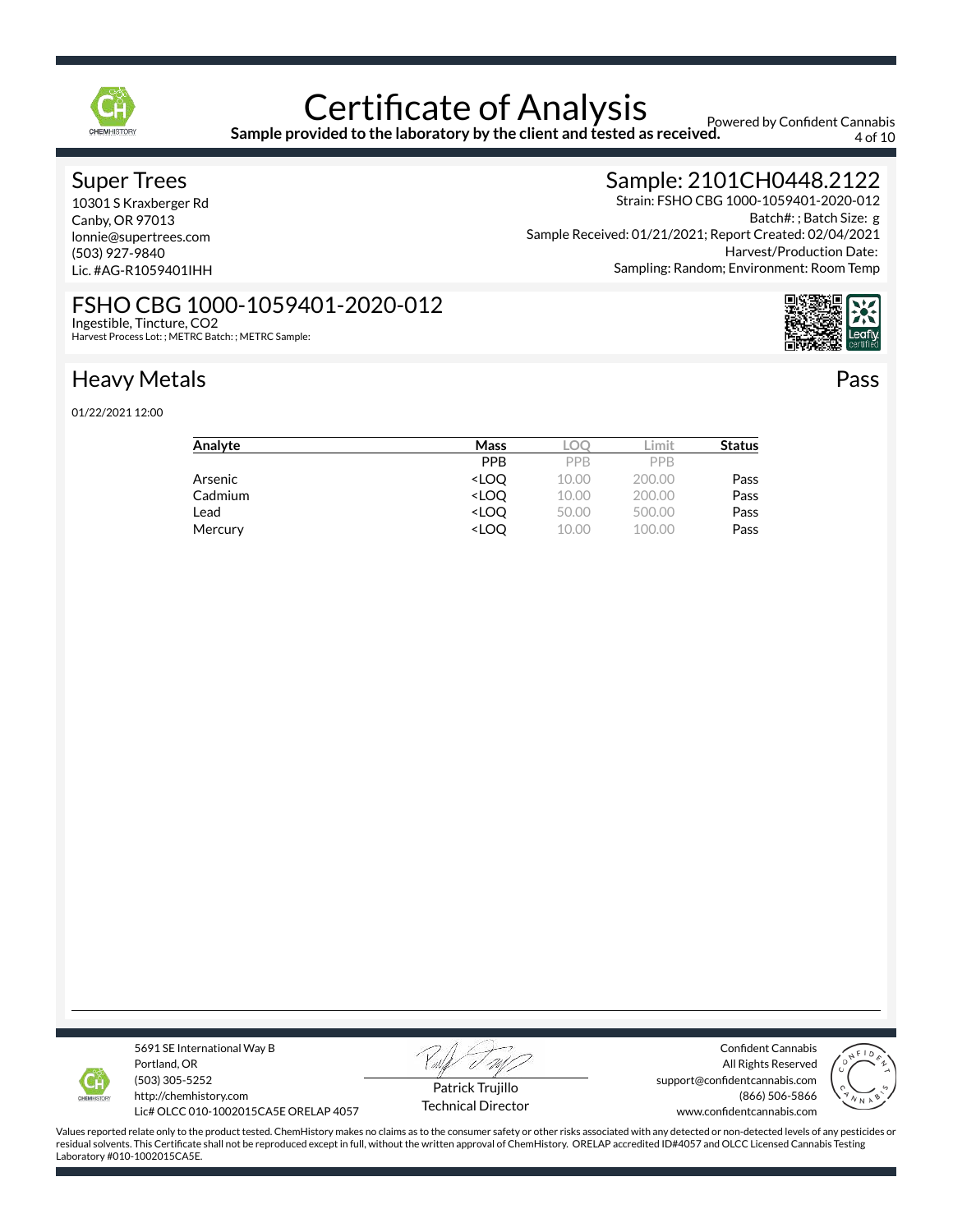

**Sample provided to the laboratory by the client and tested as received.**

Powered by Confident Cannabis 5 of 10

### Super Trees

10301 S Kraxberger Rd Canby, OR 97013 lonnie@supertrees.com (503) 927-9840 Lic. #AG-R1059401IHH

Ingestible, Tincture, CO2

Harvest Process Lot: ; METRC Batch: ; METRC Sample:

FSHO CBG 1000-1059401-2020-012

## Sample: 2101CH0448.2122

Strain: FSHO CBG 1000-1059401-2020-012 Batch#: ; Batch Size: g Sample Received: 01/21/2021; Report Created: 02/04/2021 Harvest/Production Date: Sampling: Random; Environment: Room Temp

# **Complete**

## Microbials

01/27/2021

| Analyte      | ∟imit. | <b>Units</b>                       | <b>Status</b> |
|--------------|--------|------------------------------------|---------------|
|              | CFU/g  | CFU/g                              |               |
| Yeast & Mold |        | <loo< td=""><td>Tested</td></loo<> | Tested        |

Method: AOAC Method 997.02 & 990.12; Based on wet weight; CFU = Colony Forming Unit; TNC = Too Numerous to Count; NR = Not Reported; ND = Not Detected



5691 SE International Way B Portland, OR (503) 305-5252 http://chemhistory.com

Lic# OLCC 010-1002015CA5E ORELAP 4057



Confident Cannabis All Rights Reserved





Patrick Trujillo Technical Director support@confidentcannabis.com (866) 506-5866 www.confidentcannabis.com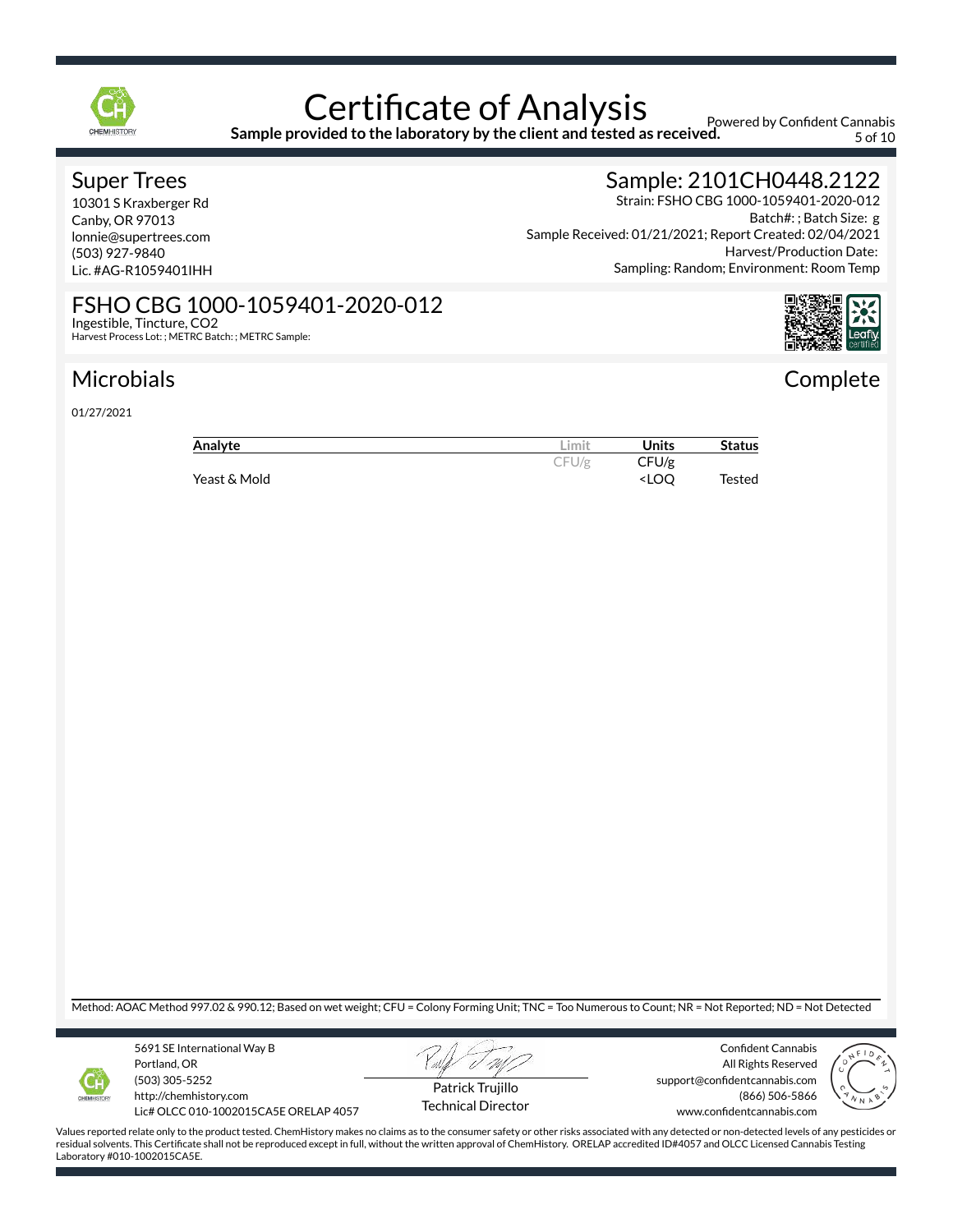

6 of 10

### Super Trees

10301 S Kraxberger Rd Canby, OR 97013 lonnie@supertrees.com (503) 927-9840 Lic. #AG-R1059401IHH

## Sample: 2101CH0448.2122

Strain: FSHO CBG 1000-1059401-2020-012 Batch#: ; Batch Size: g Sample Received: 01/21/2021; Report Created: 02/04/2021 Harvest/Production Date: Sampling: Random; Environment: Room Temp

#### FSHO CBG 1000-1059401-2020-012 Ingestible, Tincture, CO2

Harvest Process Lot: ; METRC Batch: ; METRC Sample:

# Quality Control Data

| <b>OC Sample ID</b> | Assay Name   | <b>QC Category Name</b> |
|---------------------|--------------|-------------------------|
| P01212101IN         | Cannabinoids | Sample Duplicate        |
|                     |              |                         |
|                     |              |                         |
|                     |              |                         |

| Compound       | Blank | LCS Result | <b>LCS (Expected)</b> | LOO  | <b>Matrix Duplicate</b> | <b>Matrix Duplicate Spike</b> | <b>Sample Matrix</b> | <b>Matrix Spike (Expected)</b> |
|----------------|-------|------------|-----------------------|------|-------------------------|-------------------------------|----------------------|--------------------------------|
| THCa           |       | 1.51       | 1.37                  | 0.01 |                         | 0.08                          |                      | 0.07                           |
| $\Delta$ 9-THC |       | 1.36       | 1.49                  | 0.01 | 4.02                    | 4.09                          | 4.02                 | 4.1                            |
| CBDa           |       | 0.09       |                       | 0.01 |                         | 0.01                          |                      |                                |
| CBD            |       | 0.99       | 1.06                  | 0.01 | 0.01                    | 0.06                          | 0.01                 | 0.06                           |



5691 SE International Way B Portland, OR (503) 305-5252 http://chemhistory.com Lic# OLCC 010-1002015CA5E ORELAP 4057

Confident Cannabis All Rights Reserved support@confidentcannabis.com (866) 506-5866 www.confidentcannabis.com

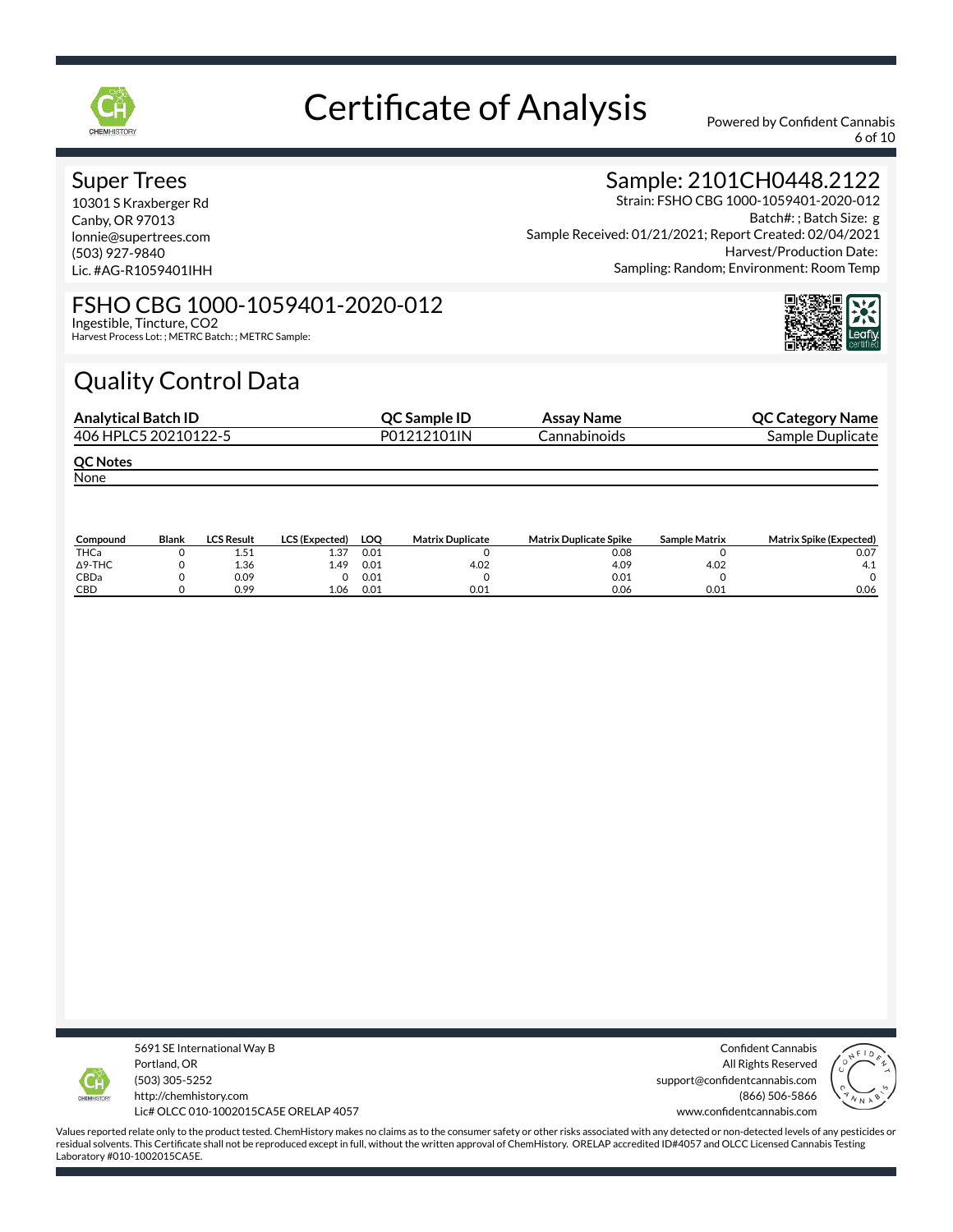

7 of 10

### Super Trees

10301 S Kraxberger Rd Canby, OR 97013 lonnie@supertrees.com (503) 927-9840 Lic. #AG-R1059401IHH

## Sample: 2101CH0448.2122

Strain: FSHO CBG 1000-1059401-2020-012 Batch#: ; Batch Size: g Sample Received: 01/21/2021; Report Created: 02/04/2021 Harvest/Production Date: Sampling: Random; Environment: Room Temp

#### FSHO CBG 1000-1059401-2020-012 Ingestible, Tincture, CO2

Harvest Process Lot: ; METRC Batch: ; METRC Sample:

# Quality Control Data

| <b>Analytical Batch ID</b> | <b>OC Sample ID</b> | Assay Name                 | <b>QC Category Name</b> |
|----------------------------|---------------------|----------------------------|-------------------------|
| 1123 LCQQQ3 20210125-1     | MR.01212101CN       | <b>Required Pesticides</b> | Sample Duplicate        |
| <b>QC Notes</b>            |                     |                            |                         |

None

| Compound             | <b>Blank Result</b> | <b>LCS Result</b> | <b>Matrix Spike Result</b> | <b>Matrix Spike Duplicate Result</b> | <b>Matrix Result</b> |
|----------------------|---------------------|-------------------|----------------------------|--------------------------------------|----------------------|
| Acephate             | $\Omega$            | 9567              | 9536                       | 9293                                 | O                    |
| Acequinocyl          | O                   | 8844              | 7083                       | 7010                                 | C                    |
| Acetamiprid          | O                   | 10522             | 8904                       | 8773                                 |                      |
| Aldicarb             |                     | 10807             | 10055                      | 9766                                 |                      |
| Abamectin (B1a, B1b) |                     | 9459              | 11014                      | 10629                                |                      |
| Azoxystrobin         | ∩                   | 10312             | 10100                      | 9784                                 |                      |
| <b>Bifenazate</b>    |                     | 9929              | 9281                       | 9083                                 |                      |
| Bifenthrin           | O                   | 10436             | 4360                       | 4260                                 |                      |
| <b>Boscalid</b>      |                     | 10401             | 9491                       | 9186                                 |                      |
| Carbaryl             |                     | 10487             | 8424                       | 8281                                 |                      |
| Carbofuran           | O                   | 10629             | 8917                       | 8872                                 |                      |
| Chlorantraniliprole  |                     | 10662             | 11658                      | 11499                                |                      |
| Chlorfenapyr         | O                   | 9950              | 10002                      | 9222                                 |                      |
| Chlorpyrifos         |                     | 10234             | 9643                       | 9283                                 |                      |
| Clofentezine         |                     | 9751              | 11852                      | 11744                                |                      |
| Cyfluthrin           |                     | 9731              | 6523                       | 6655                                 |                      |
| Cypermethrin         |                     | 9954              | 11594                      | 10912                                |                      |
| Daminozide           | O                   | 4784              | 4825                       | 4713                                 |                      |
| Diazinon             |                     | 10074             | 8951                       | 8694                                 |                      |
| <b>Dichlorvos</b>    | O                   | 10533             | 9493                       | 9343                                 |                      |
| Dimethoate           |                     | 9916              | 8947                       | 8783                                 |                      |
| Ethoprophos          |                     | 9781              | 8940                       | 8750                                 |                      |
| Etofenprox           | O                   | 9276              | 3642                       | 3540                                 |                      |
| Etoxazole            |                     | 9585              | 9656                       | 9384                                 |                      |
| Fenoxycarb           |                     | 10475             | 9766                       | 9499                                 |                      |
| Fenpyroximate        |                     | 9862              | 9022                       | 8875                                 |                      |
| Fipronil             |                     | 10989             | 8139                       | 8071                                 |                      |
| Flonicamid           | 0                   | 10925             | 9956                       | 9759                                 |                      |
| Fludioxonil          | 0                   | 10750             | 4937                       | 4963                                 | C                    |
| Hexythiazox          | $\Omega$            | 10202             | 5950                       | 6005                                 | $\mathbf 0$          |

5691 SE International Way B Portland, OR (503) 305-5252

http://chemhistory.com Lic# OLCC 010-1002015CA5E ORELAP 4057

Confident Cannabis All Rights Reserved support@confidentcannabis.com (866) 506-5866

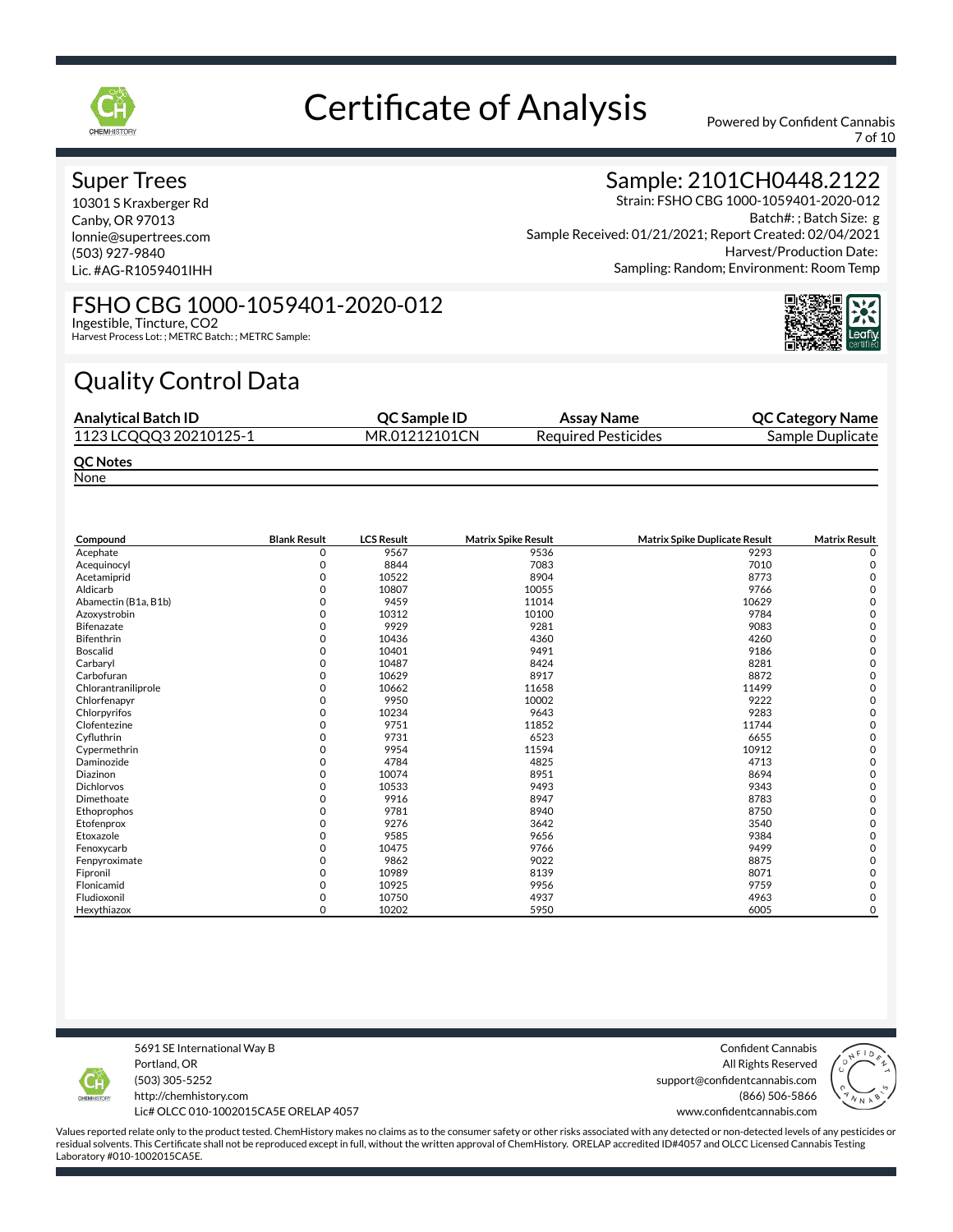

8 of 10

### Super Trees

10301 S Kraxberger Rd Canby, OR 97013 lonnie@supertrees.com (503) 927-9840 Lic. #AG-R1059401IHH

## Sample: 2101CH0448.2122

Strain: FSHO CBG 1000-1059401-2020-012 Batch#: ; Batch Size: g Sample Received: 01/21/2021; Report Created: 02/04/2021 Harvest/Production Date: Sampling: Random; Environment: Room Temp

#### FSHO CBG 1000-1059401-2020-012 Ingestible, Tincture, CO2

Harvest Process Lot: ; METRC Batch: ; METRC Sample:

# Quality Control Data

| <b>Analytical Batch ID</b> | <b>OC Sample ID</b> | Assay Name                 | <b>QC Category Name</b> |
|----------------------------|---------------------|----------------------------|-------------------------|
| 1123 LCQQQ3 20210125-1     | MR.01212101CN       | <b>Required Pesticides</b> | Sample Duplicate        |
| <b>QC Notes</b>            |                     |                            |                         |

None

| Compound                 | <b>Blank Result</b> | <b>LCS Result</b> | <b>Matrix Spike Result</b> | Matrix Spike Duplicate Result | <b>Matrix Result</b> |
|--------------------------|---------------------|-------------------|----------------------------|-------------------------------|----------------------|
| Imazalil                 | $\Omega$            | 9640              | 6046                       | 7721                          |                      |
| Imidacloprid             | O                   | 10314             | 10870                      | 10601                         |                      |
| Kresoxim-methyl          |                     | 10203             | 7953                       | 7722                          |                      |
| Malathion                |                     | 10639             | 10151                      | 9745                          |                      |
| Metalaxyl                |                     | 10270             | 9618                       | 9464                          |                      |
| Methiocarb               |                     | 10792             | 8045                       | 7850                          |                      |
| Methomyl                 |                     | 10502             | 9940                       | 9680                          |                      |
| Methyl-Parathion         |                     | 9645              | 7812                       | 7971                          |                      |
| <b>MGK-264</b>           |                     | 9624              | 7573                       | 7212                          |                      |
| Myclobutanil             |                     | 9833              | 10724                      | 10491                         |                      |
| Naled                    | U                   | 9381              | 7501                       | 7414                          |                      |
| Oxamyl                   |                     | 10453             | 10115                      | 9853                          |                      |
| Paclobutrazol            |                     | 10132             | 7813                       | 7721                          |                      |
| Permethrin               |                     | 10677             | 3320                       | 3219                          |                      |
| Phosmet                  |                     | 10589             | 9581                       | 9471                          |                      |
| Piperonyl Butoxide       |                     | 9677              | 9245                       | 9110                          |                      |
| Prallethrin              | O                   | 9112              | 11620                      | 11193                         | $\Omega$             |
| Propiconazole            | 0                   | 9414              | 9132                       | 8828                          | 116                  |
| Propoxur                 | <sup>0</sup>        | 10445             | 8529                       | 8546                          | $\Omega$             |
| Pyrethrins (Pyrethrin I) |                     | 5179              | 4694                       | 4521                          |                      |
| Pyridaben                | U                   | 9877              | 8498                       | 8130                          |                      |
| Spinosad (A&D)           |                     | 7934              | 7453                       | 6946                          |                      |
| Spiromesifen             | <sup>0</sup>        | 10243             | 9816                       | 9566                          |                      |
| Spirotetramat            |                     | 10011             | 16918                      | 16548                         |                      |
| Spiroxamine              | <sup>0</sup>        | 8128              | 7385                       | 7150                          |                      |
| Tebuconazole             |                     | 9539              | 9626                       | 9522                          |                      |
| Thiacloprid              | <sup>0</sup>        | 10760             | 9915                       | 9857                          |                      |
| Thiamethoxam             | 0                   | 10935             | 10760                      | 10463                         |                      |
| Trifloxystrobin          | $\Omega$            | 10090             | 7952                       | 7602                          | 0                    |

5691 SE International Way B Portland, OR (503) 305-5252

http://chemhistory.com Lic# OLCC 010-1002015CA5E ORELAP 4057

Confident Cannabis All Rights Reserved support@confidentcannabis.com (866) 506-5866

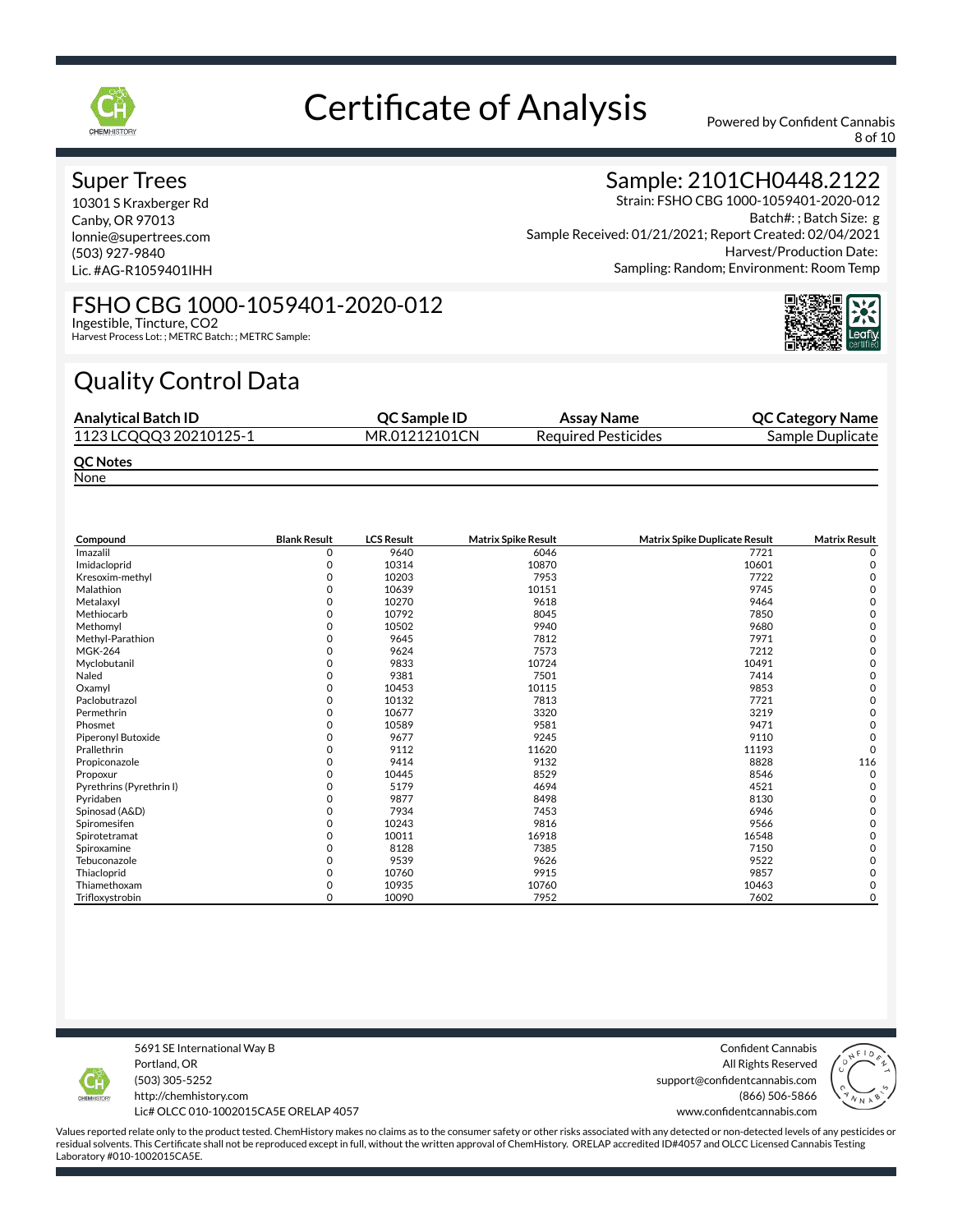

9 of 10

### Super Trees

10301 S Kraxberger Rd Canby, OR 97013 lonnie@supertrees.com (503) 927-9840 Lic. #AG-R1059401IHH

## Sample: 2101CH0448.2122

Strain: FSHO CBG 1000-1059401-2020-012 Batch#: ; Batch Size: g Sample Received: 01/21/2021; Report Created: 02/04/2021 Harvest/Production Date: Sampling: Random; Environment: Room Temp

#### FSHO CBG 1000-1059401-2020-012 Ingestible, Tincture, CO2

Harvest Process Lot: ; METRC Batch: ; METRC Sample:

# Quality Control Data

| <b>Analytical Batch ID</b> | <b>OC Sample ID</b> | Assay Name               | <b>QC Category Name</b> |
|----------------------------|---------------------|--------------------------|-------------------------|
| 145 GCMS3 20210122-1       | RSB01212101         | <b>Required Solvents</b> | Sample Duplicate        |
| <b>QC Notes</b>            |                     |                          |                         |

None

| Compound            | Blank | <b>LCS</b> | <b>Matrix Result</b> | <b>Matrix Duplicate Result</b> | <b>Matrix Spike Result</b> |
|---------------------|-------|------------|----------------------|--------------------------------|----------------------------|
| Xylenes             | 0     | 1265       | n                    |                                | 1219                       |
| 1,4-Dioxane         |       | 464        |                      |                                | 467                        |
| 2-Butanol           | O     | 482        |                      |                                | 458                        |
| 2-Ethoxy-Ethanol    |       | 398        |                      |                                | 427                        |
| 2-Methyl-Butane     | ი     | 642        |                      |                                | 654                        |
| 2-Methyl-Pentane    | 0     | 566        |                      |                                | 566                        |
| 2,2-Dimethyl-Butane |       | 590        |                      |                                | 570                        |
| 2,3-Dimethyl-Butane | O     | 561        |                      |                                | 560                        |
| 3-Methyl-Pentane    |       | 558        |                      |                                | 556                        |
| Acetone             | 0     | 523        | 60                   | 63                             | 577                        |
| Acetonitrile        | 17    | 526        | 14                   | 14                             | 543                        |
| Benzene             | 0     | 490.5      | O                    | 0                              | 495.2                      |
| <b>Butane</b>       | 0     | 515        |                      |                                | 521                        |
| Cumene              | 0     | 383        |                      |                                | 367                        |
| Cyclohexane         | ი     | 527        |                      |                                | 521                        |
| Dichloro-Methane    |       | 516        |                      | 0                              | 527                        |
| Ethyl-Acetate       |       | 503        | 78                   | 82                             | 1678                       |
| Ethyl-Benzene       | O     | 411        | O                    | $\Omega$                       | 384                        |
| Ethyl-Ether         | 0     | 552        |                      |                                | 470                        |
| Ethylene Glycol     | 0     | 243        |                      |                                | 443                        |
| Ethylene Oxide      |       | 748        |                      |                                | 741                        |
| Heptane             |       | 526        |                      |                                | 518                        |
| Isobutane           |       | 469        |                      |                                | 479                        |
| Isopropyl-Acetate   |       | 496        |                      |                                | 493                        |
| Isopropyl Alcohol   | 11    | 523        |                      | 3                              | 486                        |
| Methanol            | 26    | 572        | 28                   | 29                             | 582                        |
| Neopentane          | 0     | 417        | O                    |                                | 422                        |
| n-Hexane            | 0     | 551.5      |                      |                                | 550.2                      |
| Pentane             | 0     | 642        |                      |                                | 649                        |
| Propane             | 0     | 396        | 0                    | 0                              | 402                        |

5691 SE International Way B Portland, OR (503) 305-5252

Confident Cannabis All Rights Reserved support@confidentcannabis.com (866) 506-5866



http://chemhistory.com Lic# OLCC 010-1002015CA5E ORELAP 4057